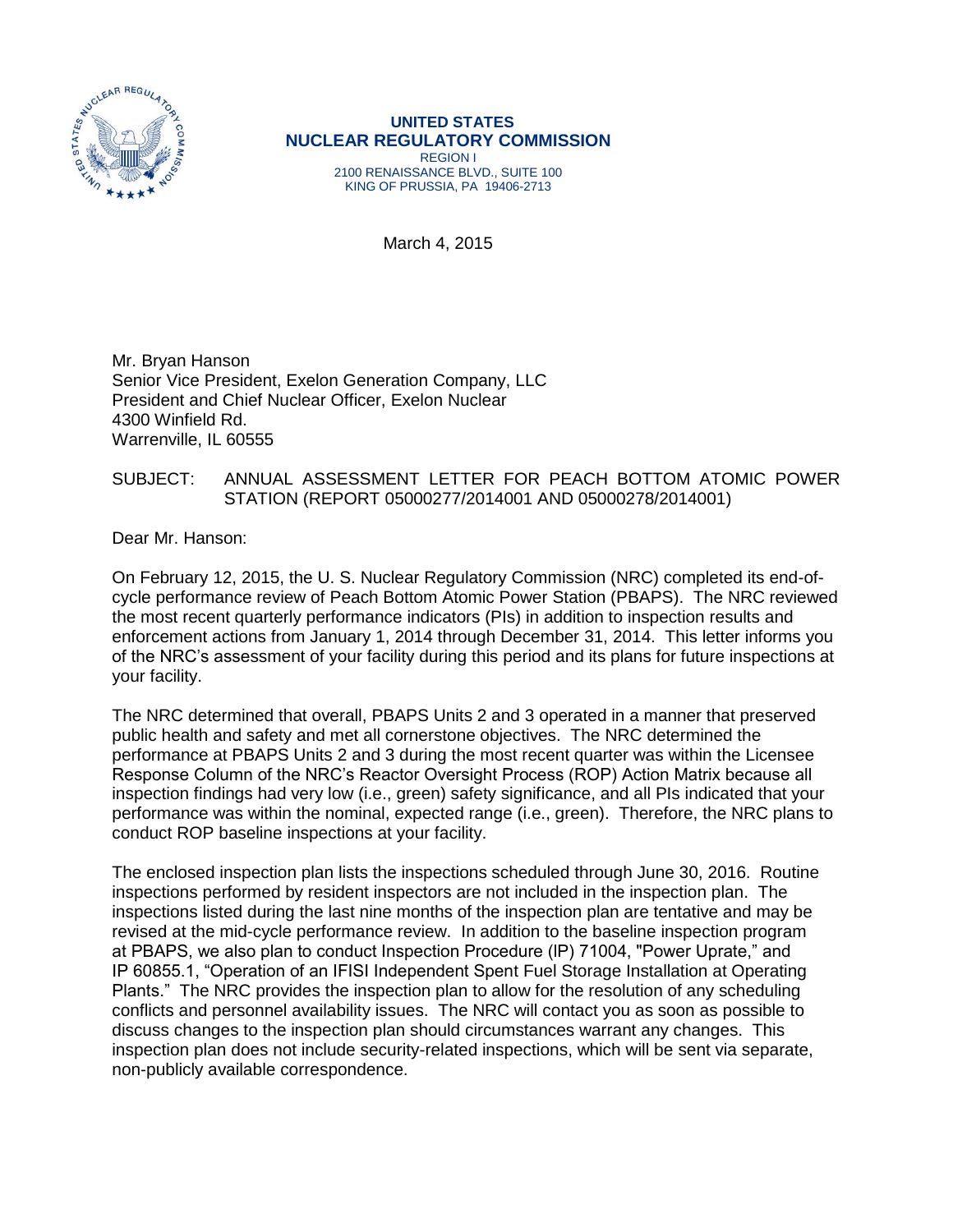Additionally, an NRC audit of licensee efforts towards compliance with Order EA-12-049, "Order Modifying Licenses with Regard to Requirements for Mitigation Strategies for Beyond-Design-Basis External Events," and Order EA-12-051, "Order Modifying Licenses with Regard to Reliable Spent Fuel Pool Instrumentation," is ongoing for various sites. The audit includes an onsite visit for the NRC staff to evaluate mitigating strategies as described in the licensee submittals, and to receive and review information relative to associated open items. This onsite audit will occur prior to the first unit at the site achieving compliance with the Orders and the audit will aid NRC staff in developing a final Safety Evaluation for the site. The audit at your site is being coordinated for the week of June 22, 2015. A site-specific audit plan for the visit will be provided in advance to allow sufficient time for preparations.

From January 1 to December 31, 2014, the NRC issued one traditional escalated enforcement action associated with the violation found in the inspection report 07200029/14-008 (ML14307A797). Therefore, the NRC plans to conduct IP 92702, "Follow-up on Traditional Enforcement Actions Including Violations, Deviations, Confirmatory Action Letters, Confirmatory Orders, and Alternative Dispute Resolution Confirmatory Orders," to follow-up on this violation.

In accordance with Title 10 of the *Code of Federal Regulations*, Part 2.390 of the NRC's "Rules of Practice," a copy of this letter will be available electronically for public inspection in the NRC Public Document Room or from the Publicly Available Records component of NRC's document system (ADAMS). ADAMS is accessible from the NRC Web site at [http://www.nrc.gov/reading](http://www.nrc.gov/reading-rm/adams.html)[rm/adams.html](http://www.nrc.gov/reading-rm/adams.html) (the Public Electronic Reading Room).

Please contact Fred Bower at (610) 337-5200 with any questions you have regarding this letter.

Sincerely,

*/RA/*

Fred L. Bower, III, Chief Division of Reactor Projects Projects Branch 4

Docket Nos. 50-277, 50-278 License Nos. DPR-44, DPR-56

Enclosure: Peach Bottom Atomic Power Station Inspection/Activity Plan

cc w/encl: Distribution via ListServ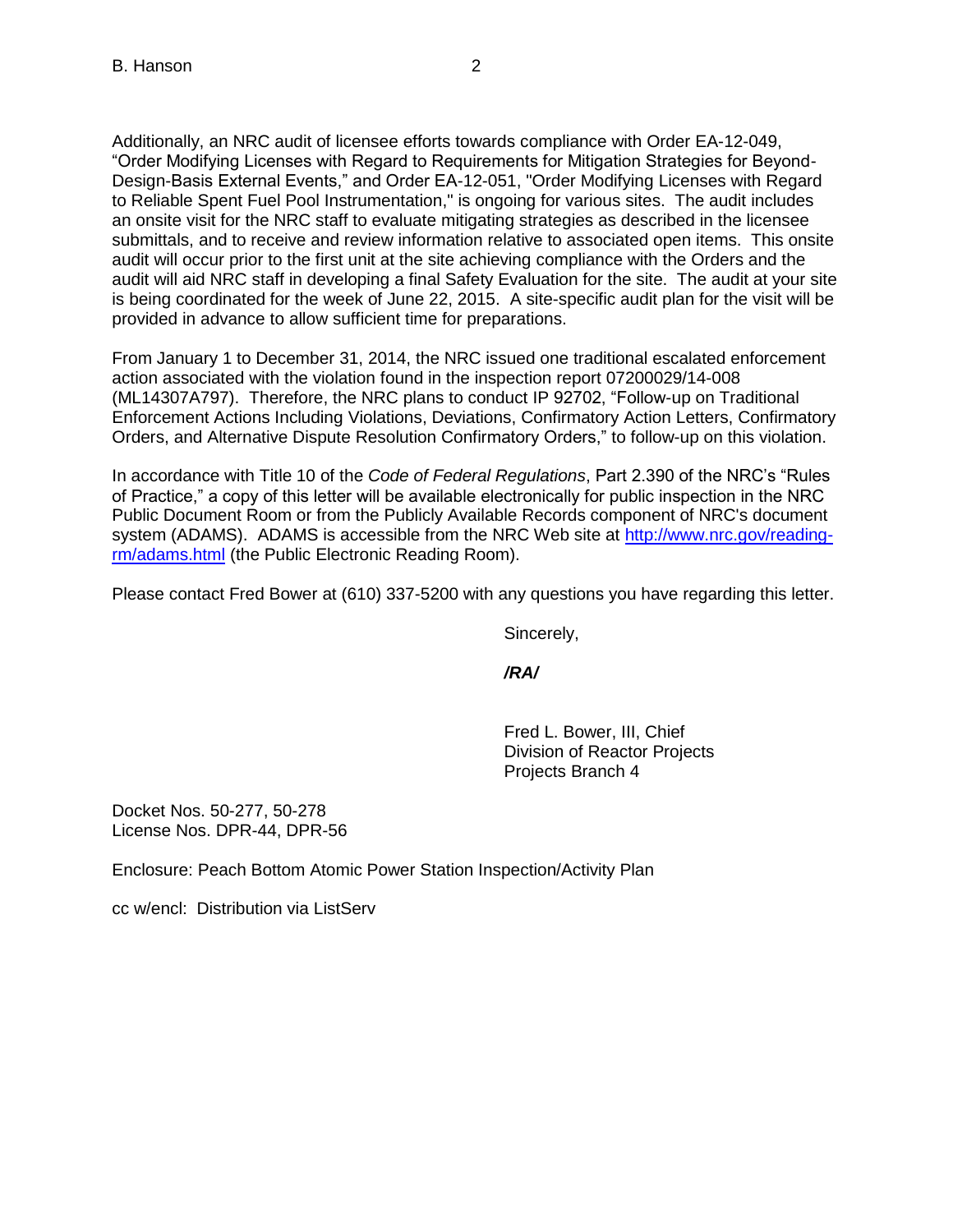Additionally, an NRC audit of licensee efforts towards compliance with Order EA-12-049, "Order Modifying Licenses with Regard to Requirements for Mitigation Strategies for Beyond-Design-Basis External Events," and Order EA-12-051, "Order Modifying Licenses with Regard to Reliable Spent Fuel Pool Instrumentation," is ongoing for various sites. The audit includes an onsite visit for the NRC staff to evaluate mitigating strategies as described in the licensee submittals, and to receive and review information relative to associated open items. This onsite audit will occur prior to the first unit at the site achieving compliance with the Orders and the audit will aid NRC staff in developing a final Safety Evaluation for the site. The audit at your site is being coordinated for the week of June 22, 2015. A site-specific audit plan for the visit will be provided in advance to allow sufficient time for preparations.

From January 1 to December 31, 2014, the NRC issued one traditional escalated enforcement action associated with the violation found in the inspection report 07200029/14-008 (ML14307A797). Therefore, the NRC plans to conduct IP 92702, "Follow-up on Traditional Enforcement Actions Including Violations, Deviations, Confirmatory Action Letters, Confirmatory Orders, and Alternative Dispute Resolution Confirmatory Orders," to follow-up on this violation.

In accordance with Title 10 of the *Code of Federal Regulations*, Part 2.390 of the NRC's "Rules of Practice," a copy of this letter will be available electronically for public inspection in the NRC Public Document Room or from the Publicly Available Records component of NRC's document system (ADAMS). ADAMS is accessible from the NRC Web site at [http://www.nrc.gov/reading](http://www.nrc.gov/reading-rm/adams.html)[rm/adams.html](http://www.nrc.gov/reading-rm/adams.html) (the Public Electronic Reading Room).

Please contact Fred Bower at (610) 337-5200 with any questions you have regarding this letter.

Sincerely,  */RA/* Fred L. Bower, III, Chief Division of Reactor Projects Projects Branch 4

Docket Nos. 50-277, 50-278 License Nos. DPR-44, DPR-56

Enclosure: Peach Bottom Atomic Power Station Inspection/Activity Plan

cc w/encl: Distribution via ListServ

| Distribution w/encl: (via E-mail) | A. Turilin, DRP           | <b>ROPreports Resource</b> |
|-----------------------------------|---------------------------|----------------------------|
| D. Dorman, RA                     | B. Lin, DRP               | DRS Branch Chiefs (6)      |
| D. Lew, DRA                       | S. Hansell, DRP, SRI      | N. McNamara, RI, SLO       |
| H. Nieh, DRP                      | B. Smith, DRP, RI         | D. Tifft, RI, SLO          |
| M. Scott, DRP                     | J. Petch, DRP, RI Actg.   | D. Screnci, RI, PAO        |
| R. Lorson, DRS                    | S. Schmitt, DRP, AA       | N. Sheehan, RI, PAO        |
| J. Trapp, DRS                     | K. MorganButler, RI, OEDO | RidsNrrDirsIpab Res        |
| F. Bower, DRP                     | RidsNrrPMPeachBottom Res  | <b>ROPassessment Res</b>   |
| S. Barber, DRP                    | RidsNrrDorlLpl1-2 Res     |                            |
|                                   |                           |                            |

DOC NAME: S:\ROP Assessment Meetings\ROP-15 EOC Review\Branch 4\Peach Bottom\PB ROP 15 EOC letter.docx ADAMS Accession No.: **ML15062A180** 

| <b>SUNSI Review</b><br>l۷ |              | Non-Sensitive<br>Sensitive |  |  | Ⅳ<br><b>Publicly Available</b><br>Non-Publicly Available |  |  |
|---------------------------|--------------|----------------------------|--|--|----------------------------------------------------------|--|--|
| <b>OFFICE</b>             | RI/DRP       | RI/DRP                     |  |  |                                                          |  |  |
| <b>NAME</b>               | SBarber/ GSB | FBower/ FLB                |  |  |                                                          |  |  |
| <b>DATE</b>               | 02/19/15     | 02/19/15                   |  |  |                                                          |  |  |

OFFICIAL RECORD COPY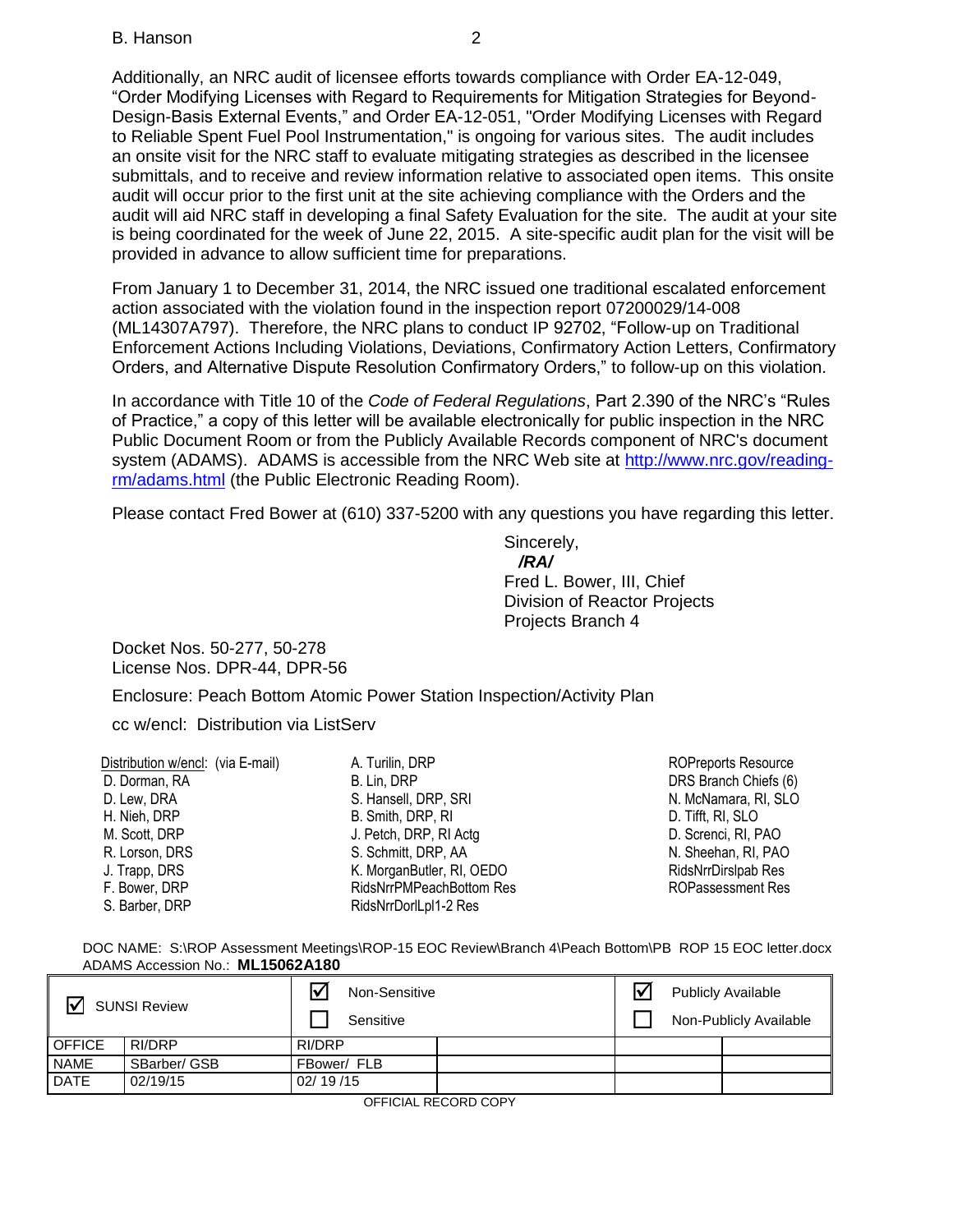**Page 1 of 2 01/26/2015 09:41:20 Report 22**

## **Peach Bottom Inspection / Activity Plan 01/01/2015 - 06/30/2016**

| <b>Unit</b>    | <b>Planned Dates</b> |            |                            |             |                                                                                                   |                |
|----------------|----------------------|------------|----------------------------|-------------|---------------------------------------------------------------------------------------------------|----------------|
| Number         | <b>Start</b>         | End        | <b>Inspection Activity</b> |             | <b>Title</b>                                                                                      | on Site        |
|                |                      |            | 3/23EXAM                   |             | - INITIAL OL EXAM                                                                                 | $\mathbf{3}$   |
| 2              | 02/23/2015           | 02/27/2015 | U01911                     |             | FY15 - PEACH BOTTOM INITIAL OPERATOR LICENSING EXAM                                               |                |
| $\overline{2}$ | 03/23/2015           | 04/03/2015 | U01911                     |             | FY15 - PEACH BOTTOM INITIAL OPERATOR LICENSING EXAM                                               |                |
|                |                      |            | 7111111B                   |             | - REQUAL INSP W/ P/F RESULTS                                                                      | $\overline{2}$ |
| 2, 3           | 03/23/2015           | 03/27/2015 | IP 7111111B                |             | Licensed Operator Requalification Program                                                         |                |
|                |                      |            | EP                         |             | - EP PROGRAM INSPECTION                                                                           | $\mathbf{1}$   |
| 2, 3           | 03/09/2015           | 03/13/2015 | IP 7111402                 |             | Alert and Notification System Testing                                                             |                |
| 2, 3           | 03/09/2015           | 03/13/2015 | IP 7111403                 |             | Emergency Preparedness Organization Staffing and Augmentation System                              |                |
| 2, 3           | 03/09/2015           | 03/13/2015 | IP 7111405                 |             | Correction of Emergency Preparedness Weaknesses and Deficiencies                                  |                |
|                |                      |            | <b>TRIFI</b>               |             | - TRIENNIAL FIRE PROTECTION INSPECTION                                                            | 4              |
| 2, 3           | 03/16/2015           | 03/20/2015 | IP 7111105T                |             | Fire Protection [Triennial]                                                                       |                |
| 2, 3           | 03/30/2015           | 04/03/2015 | IP 7111105T                |             | Fire Protection [Triennial]                                                                       |                |
|                |                      |            | 71152B                     |             | - PI&R - BIENNIAL                                                                                 | 5              |
| 2, 3           | 04/06/2015           | 04/10/2015 | IP 71152B                  |             | Problem Identification and Resolution                                                             |                |
| 2, 3           | 04/20/2015           | 04/24/2015 | IP 71152B                  |             | Problem Identification and Resolution                                                             |                |
|                |                      |            | <b>ISFSI</b>               |             | - ISFSI LOADING INSPECTION                                                                        | $\mathbf{1}$   |
| 2, 3           | 05/11/2015           | 05/15/2015 | IP 60855                   |             | Operation Of An ISFSI                                                                             |                |
| 2, 3           | 05/11/2015           | 05/15/2015 | IP 60855.1                 |             | Operation of an Independent Spent Fuel Storage Installation at Operating Plants                   |                |
|                |                      |            | RS7                        | $-71124.07$ |                                                                                                   | $\mathbf{1}$   |
| 2, 3           | 06/22/2015           | 06/26/2015 | IP 71124.07                |             | Radiological Environmental Monitoring Program                                                     |                |
|                |                      |            | 71124.08                   | - RADWASTE  |                                                                                                   | $\mathbf{1}$   |
| 2, 3           | 07/20/2015           | 07/24/2015 | IP 71124.08                |             | Radioactive Solid Waste Processing and Radioactive Material Handling, Storage, and Transportation |                |
|                |                      |            | <b>RS45</b>                |             | - 71124.03, .04, .05                                                                              | $\mathbf{1}$   |
| 2, 3           | 07/20/2015           | 07/24/2015 | IP 71124.04                |             | Occupational Dose Assessment                                                                      |                |
| 2, 3           | 07/20/2015           | 07/24/2015 | IP 71124.05                |             | Radiation Monitoring Instrumentation                                                              |                |
|                |                      |            | 7111108G                   |             | - U3 INSERVICE INSPECTION                                                                         | $\mathbf{1}$   |
| 3              | 09/14/2015           | 09/18/2015 | IP 7111108G                |             | Inservice Inspection Activities - BWR                                                             |                |
|                |                      |            | <b>RS123</b>               |             | - 71124.01, .02, .03                                                                              | $\mathbf{1}$   |
| 2, 3           | 09/28/2015           | 10/02/2015 | IP 71124.01                |             | Radiological Hazard Assessment and Exposure Controls                                              |                |
| 2, 3           | 09/28/2015           | 10/02/2015 | IP 71124.02                |             | Occupational ALARA Planning and Controls                                                          |                |
| 2, 3           | 09/28/2015           | 10/02/2015 | IP 71124.03                |             | In-Plant Airborne Radioactivity Control and Mitigation                                            |                |
| 2, 3           | 09/28/2015           | 10/02/2015 | IP 71151-OR01              |             |                                                                                                   |                |
| 2, 3           | 09/28/2015           | 10/02/2015 | IP 71151-PR01              |             |                                                                                                   |                |

This report does not include INPO and OUTAGE activities. This report shows only on-site and announced inspection procedures.